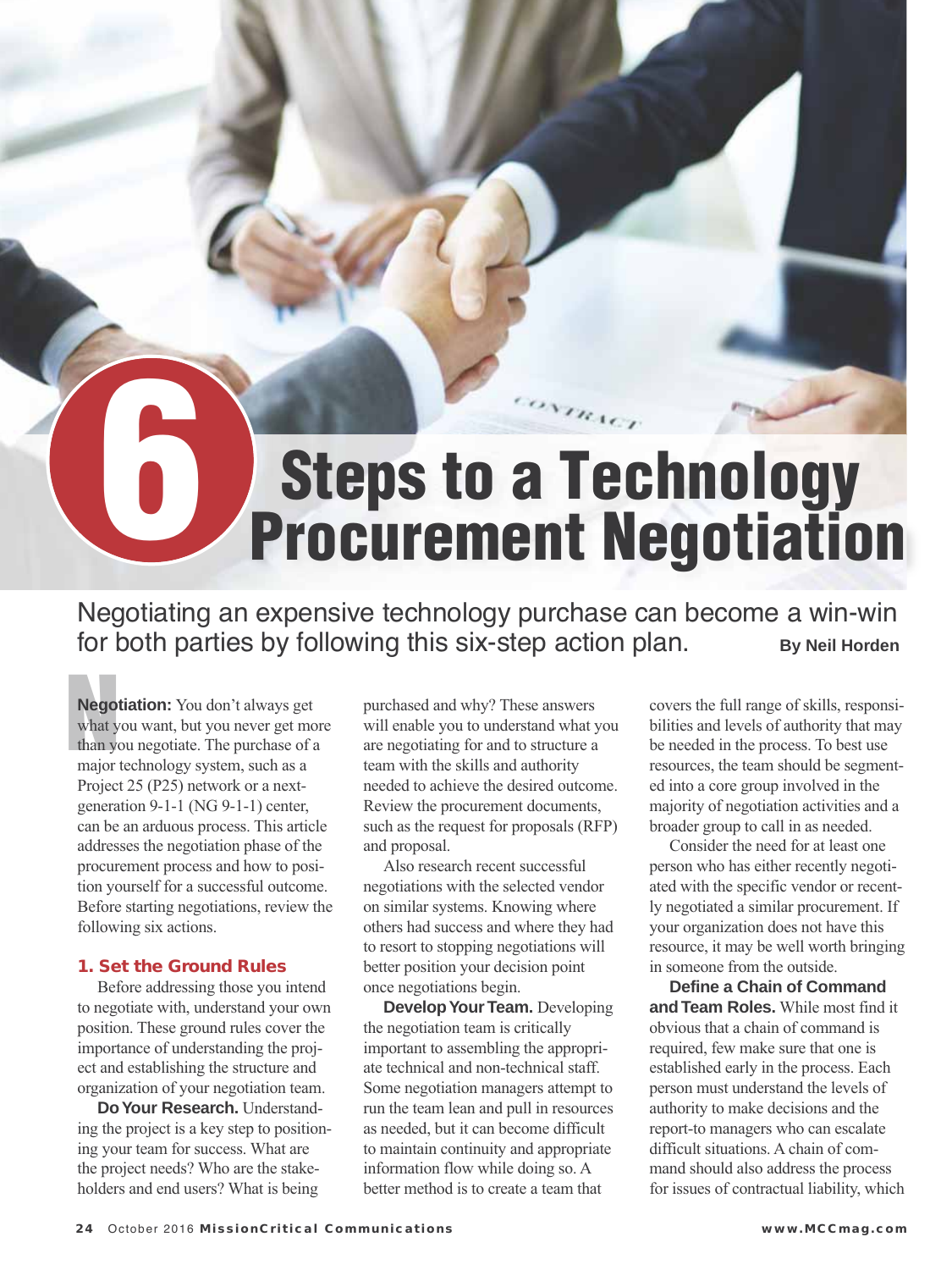

## **The G5 Dual Band Voice Pager**

**Receive 2-Tone and P25 Transmissions with One Device** 

# **Colorado Encyclopedia Stand Pager**



## **SUPPORTS MULTIPLE SYSTEMS Analog 2-Tone Conventional**

**P25 Trunking P25 Conventional** 

**AVAILABLE IN VHF & 700-800MHz UHF & 700-800MHz** 

www.UnicationUSA.com (817) 303-9320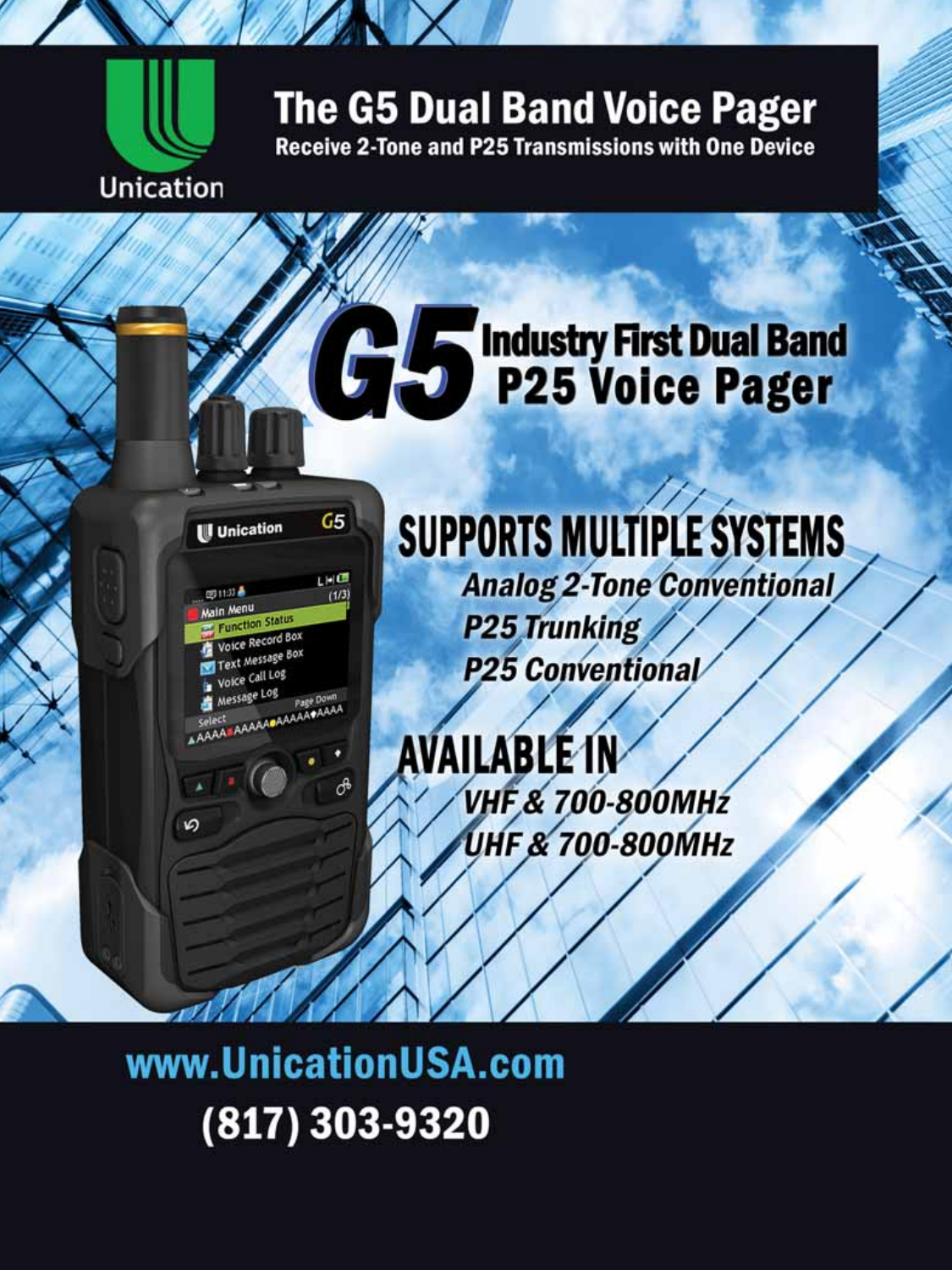may involve the organization's legal department. Acknowledging the chain of command helps prevent a team member from inadvertently overstepping his role, by making commitments or accepting concessions outside of his domain. Each team member should also understand responsibilities and what is expected as part of the negotiation team.

 **Set the Strategy.** This may involve the whole or majority of the negotiation team. We define strategy as a plan for action. The strategy details what you are going to accomplish, not how it will be accomplished. This simple definition helps keep the discussion at the strategic level and avoids the distraction of details and tactics.

 With this definition in mind, have a clear vision of the most desirable and realistic outcome anticipated from the negotiation. Your research should have already defined what you are trying to achieve and if your stakeholders would be satisfied with that result. A vision makes it easier to lay out the negotiation steps and specific milestones required to achieve that vision — an action plan. Milestones are key in providing valuable, measurable steps to ensure the negotiation is proceeding as planned. Your strategy should also define which issues are simply nonnegotiable, triggering the need to stop negotiations all together.

 **Establish Vendor Expectations.** Once you formulate ground rules, flow those rules down to the vendor. This may require communications with the vendor prior to beginning negotiations for the purchase. Has the vendor defined its team and confirmed its chain of command? Can the vendor comply with the established milestones in the negotiation plan? Will vendor decision-makers be available to ensure the negotiation can progress as planned? The vendor should address these questions to ensure they are also prepared to begin negotiations.

 By stepping the vendor's team through these rules, you avoid the potential of negotiating only to find that the vendor made agreements

### **6 Negotiation Steps**

- **1. Set the Ground Rules**
- **2. Define Documentation**
- **3. Establish the Statement of Work**
- **4. Demand Test Plans**
- **5. Take Ownership**
- **6. Avoid a Contest**

above its authority or that it cannot live up to. In addition, there should be an understanding between your organization and the vendor on what the goal of the negotiation is and what the contract requirements are. A well-defined proposal and technical specifications are important baselines at this stage.

#### **2. Define Documentation**

 If it is not in writing, it does not exist. A lot will be said during the vendor presentations, interviews, demonstrations and across the table during negotiations. While this discussion is valuable, anything verbally agreed on is usually not binding unless it is in writing. During the negotiation, every issue that results in an agreed-to change in scope or specific terms must be documented in writing. Any verbal information that changes the vendor proposal in any way must be documented to ensure accountability.

 **Choose Your Method.** There are various documentation methods at your disposal. Depending on the project scope or purchase, some suggest recording discussion sessions including video recording, tape recording or taking meeting minutes. At the end of the verbal presentation, all changes should be delivered by the vendor in writing with the buyer having the right to accept or reject the change. For backup or to ensure understanding, email communications should also be considered record.

 **Specify Contract Terms.** All parties must agree that the words in the negotiated contract accurately reflect the intent of the discussion. Use plain language, and clearly define all terms.

The more clearly each statement is

written, the more easily it can be interpreted and considered binding. Any vague terms should be addressed and revised to avoid subjective interpretations of the agreement. Different interpretations can negate important terms intended to be binding.

 Contracts and any applicable documentation should be thoroughly reviewed by someone experienced in procurement, contracting or legal matters to ensure there are no contradictory statements or clauses that may cause deviation from the desired outcome. Ensure that statements or clauses elsewhere in the contract do not override the terms agreed to. This is why overly verbose and lengthy documents are more difficult to manage than those that are clear and concise.

 An important concept when building a contract is the order of the precedence of documentation. The contract should state which documents have precedence and in what order, meaning which documents are considered higher level and will override the lowerlevel ones. A single general statement in a document with a high level of precedence could negate the specifics of many issues negotiated in lowerlevel documents.

 Also make sure the documents contain all required details. It is important that each item is clearly defined in the contract terms and that all parties agree to those terms. Do not overlook these critical items:

 $\blacksquare$  Defined responsibilities between the purchaser and vendor

- Delegated staff and key personnel
- Detailed equipment lists
- $\blacksquare$  Title and title transfer terms
- Clear statement of confidentiality

and/or proprietary protection where required

#### **3. Establish the Statement of Work**

 The single most critical document in the contract package is the statement of work (SOW). The SOW should list every task required to complete the project and the allotted time frame to do so. Three critical components of the SOW include the implementation plan,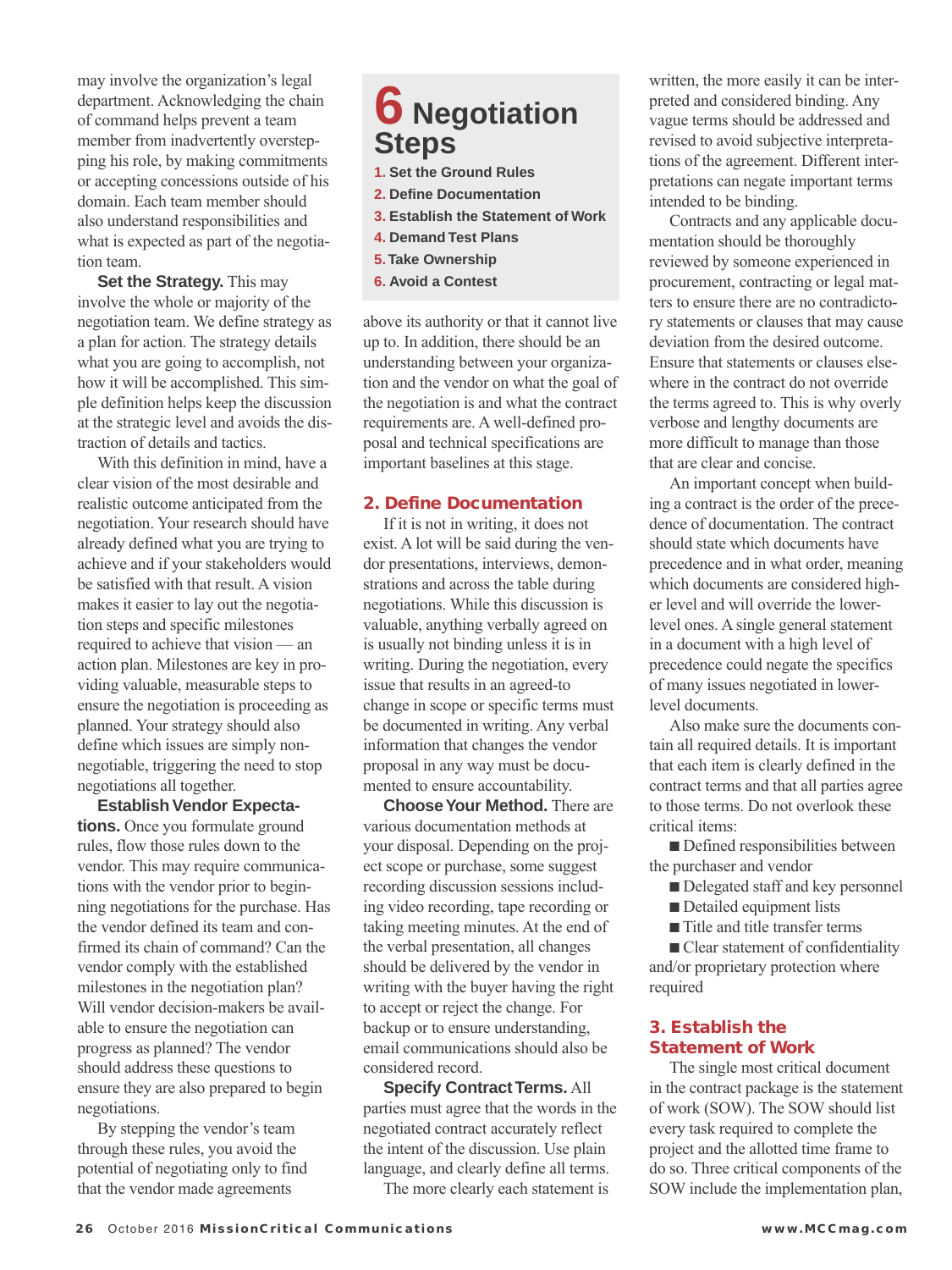schedule and responsibility matrix.

 The SOW is typically presented in a descriptive narrative for each task in the implementation plan. Additionally, a work breakdown structure (WBS) or other table of tasks is often provided. In either case, the tasks should be clearly and concisely presented similarly to the terms in the contract.

 The SOW schedule may be presented as a project calendar or in a Gantt chart format. The specific schedule format is not critical, but it must effectively define the work to be completed. The expected timeframe to complete the task and deadline should be clearly defined in the SOW.

 Each task should include a clear delineation of the party responsible for its completion. This can be provided within the SOW, WBS or schedule, as well as in a separate responsibility matrix document.

 To avoid areas of discrepancy, the implementation plan or original SOW from the proposal, if it must be included, should have a lower precedence

than the negotiated final SOW. For example, the original documents could be listed as an addendum or appendix so they are not confused with the final contractual SOW document.

#### **4. Demand Test Plans**

 If it cannot be measured, it cannot be assured. Focus often shifts from negotiating to implementing once a project begins; it is easy to assume that the action on the ground overrides all words on paper. However, the test plans and any measurement guidelines must be defined in negotiations and included in contract documentation.

 By documenting test plans and measurements during the contract negotiation process, it is easier to assure the system operates as contractually promised. For this to happen, the test plans must be aligned with the SOW and contract requirements. In essence, there should be a defined test point for each requirement. For example, even something as simple as assuring that the contracted quantities of

equipment are delivered, an inventory must be taken, recorded and verified to ensure the inventory purchased was actually received.

 For something as complex as system load testing, a comprehensive test plan must be developed and documented to ensure the system operates as expected. If you want every feature of the system tested, documenting each step in the test phase ensures the vendor cannot choose what is and is not tested. It is also important that exact testing plans are documented and included in the proposed budget, so all parties understand the level of effort required.

 Test plans should include the following at a minimum:

 $\blacksquare$  Expected functionality of the proposed system design including standard features

Defined success criteria with testing outcomes

■ Defined requirements and allowances for retesting should any testing fail

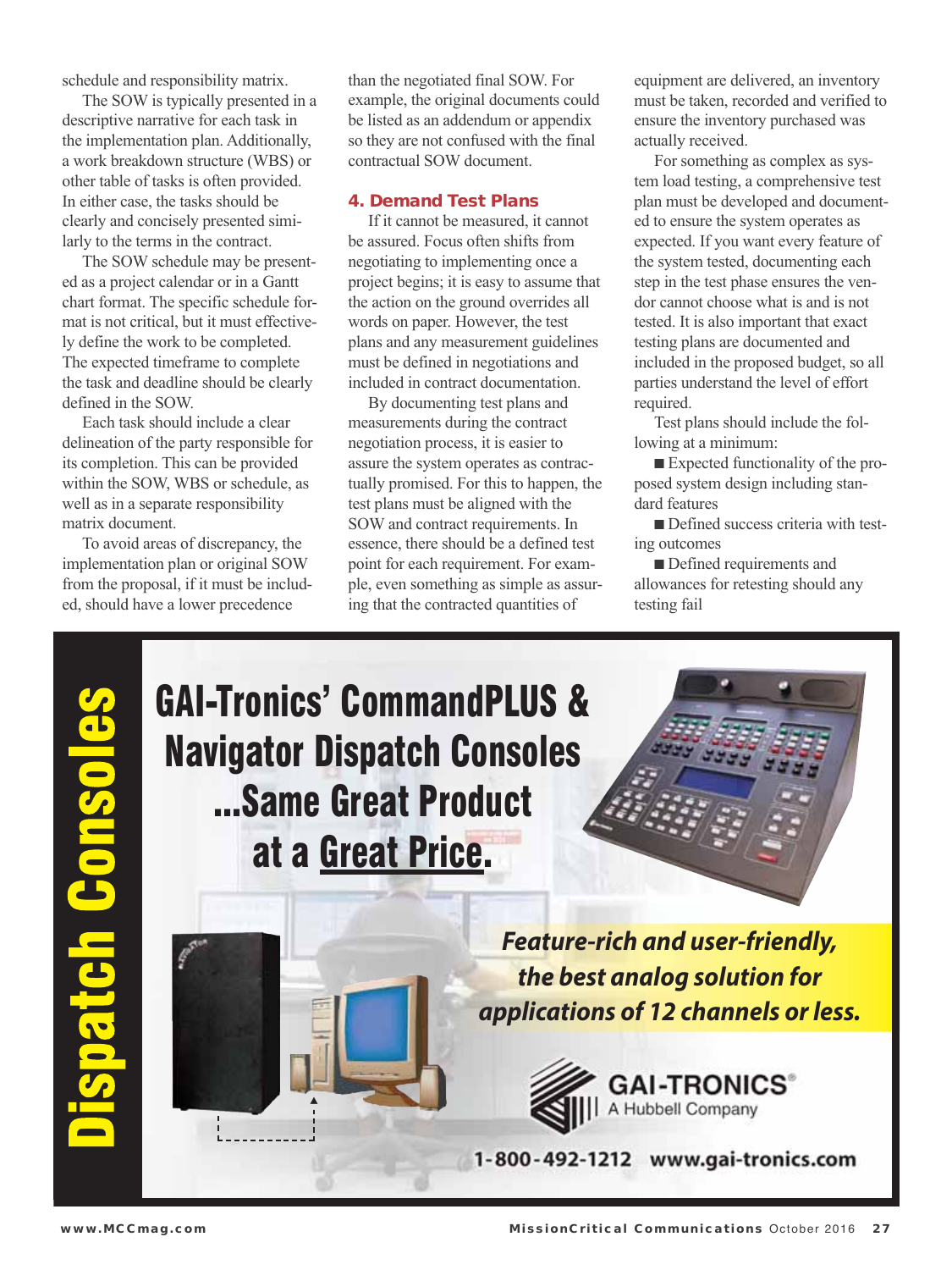### **Negotiation is not successful if one side loses.**

Defined test plans and number of tests per requirement

■ Defined requirements for coverage, voice quality, message success and other performance tests

 An objective test plan specifies performance measurements and the threshold for passing. Only after completion of the test plan should acceptance be considered. Agreeing on what is considered a successful test phase should be documented in the contract to protect the purchaser from any claim against proper, complete testing.

#### **5. Take Ownership**

Taking ownership or system acceptance is typically the point at which the vendor stops having full responsibility for the maintenance and repair of the system, and the buyer inherits responsibility. At this time, the effective date of the warranty period typically begins. The last contractual step prior to taking ownership of a new or upgraded system is the acceptance phase of the test

plan. During negotiation, system acceptance terms should be clearly defined to avoid unintended acceptance of the system.

 Acceptance terms, including specific testing steps, completion of all SOW tasks, and even clearing punch list items, should be documented in the contract. This way, all parties clearly understand how and when system acceptance can occur.

 **Define System Use.** System acceptance also typically starts the warranty period. Early system acceptance results in an early expiration of warranty, which may have cost implications to the system owner should any functional issues arise after acceptance. Often buried in the contract is a "beneficial use" clause or terms that define "use for intended purpose" that trigger automatic acceptance. This language associated with automatic acceptance must be well understood to avoid unintended system acceptance. Any statements that can automatically trigger system acceptance should be removed

from the contract during negotiations to avoid inadvertent or unintentional system acceptance.

 **System Maintenance.** The responsibility for system maintenance prior to acceptance and during reacceptance testing must also be clearly stated and should reside with the vendor. If the system has active users, there should be an allowance for your personnel to take any maintenance actions necessary during testing and prior to acceptance. This is required because the maintenance responsibility lies with the vendor, and critical operations could be interrupted or significant delays in repair can occur without such a provision.

#### **6. Avoid a Contest**

 Negotiation is not successful if one side loses. Too many people go into negotiations with a win/lose mindset, trying to get all they can and give up as little as possible. In the end, that rarely works. By making the vendor lose, you build an adversarial relationship with